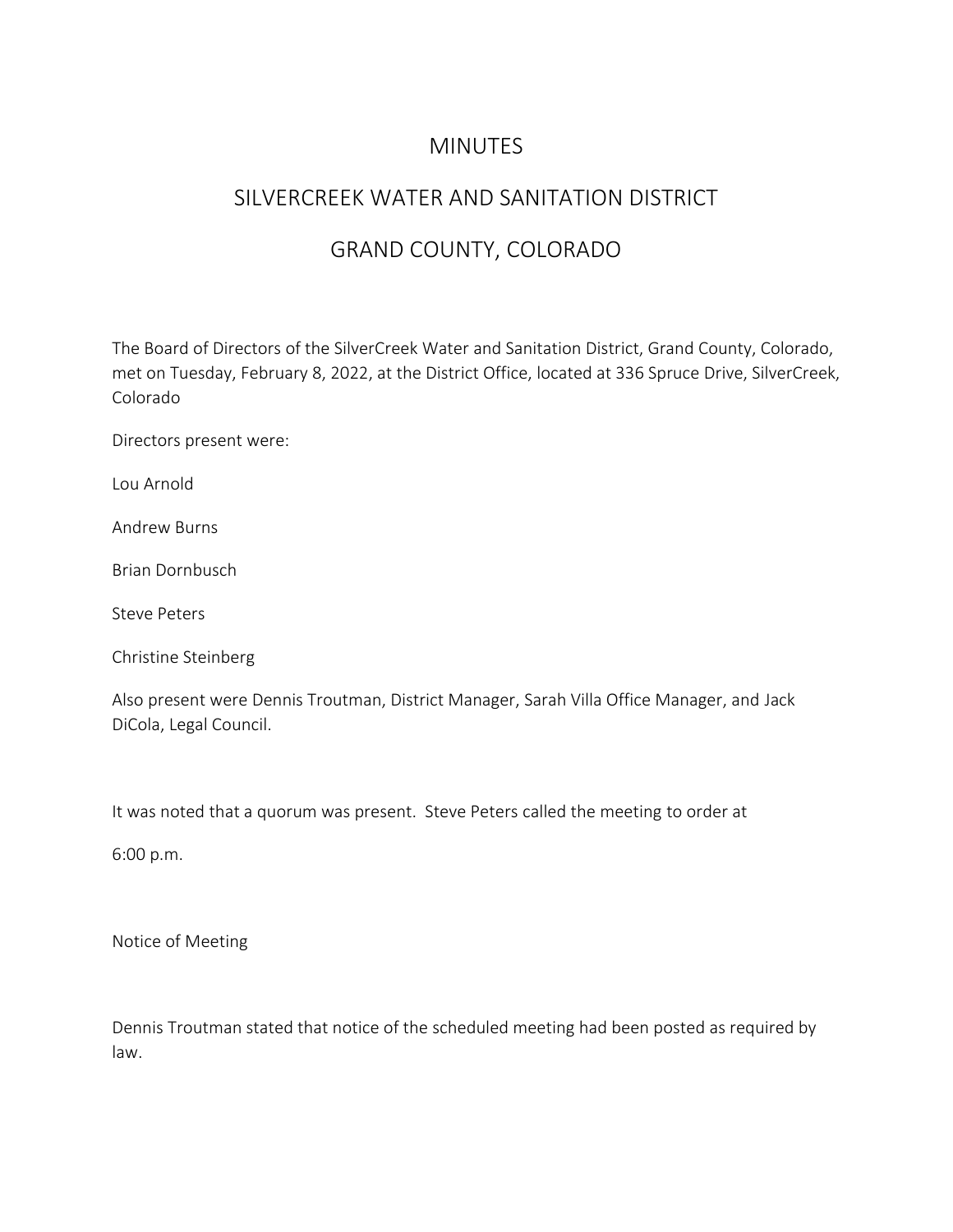1. Minutes of January 11, 2022 Board Meeting.

Brian Dornbusch motioned to approve the minutes dated January 11, 2022. Andrew Burns seconded the motion. All voted aye. The motion was approved.

#### 2. Attorney's Report.

Jack reported that he is going to work with Sarah to update the revision of standards, the board member manual and any other documents that need updated. Jack also mentioned that we need to write a job description for the Managers position to be in compliance with new laws Sarah and Dennis will work with Jack on the job description.

#### 3. Operator's Report; January 2022.

Dennis Troutman reviewed the Operator's Report for January 2022.

#### 4. Manager's Report.

When we update the districts rules and regulations, we need to look into adding an hourly rate for repeat repairs.

Dennis has spoken with the Surveyor and with John Sanderson the real estate agent on the sale of the lot signed copies of documentation have been sent and we re hoping to get things moving forward with the sale of the lot.

Dennis received a phone call from someone working on building on the vacant lot. The lot easement to the vault appears to be over the 10 foot allowance. Dennis and Brian will investigate when the access road in the easement was put in and will respond when they have more information.

Dennis is still looking for a welder to remove the racks from the old truck and put them on the new truck.

### 5. Oath of Office for Christine Steinberg